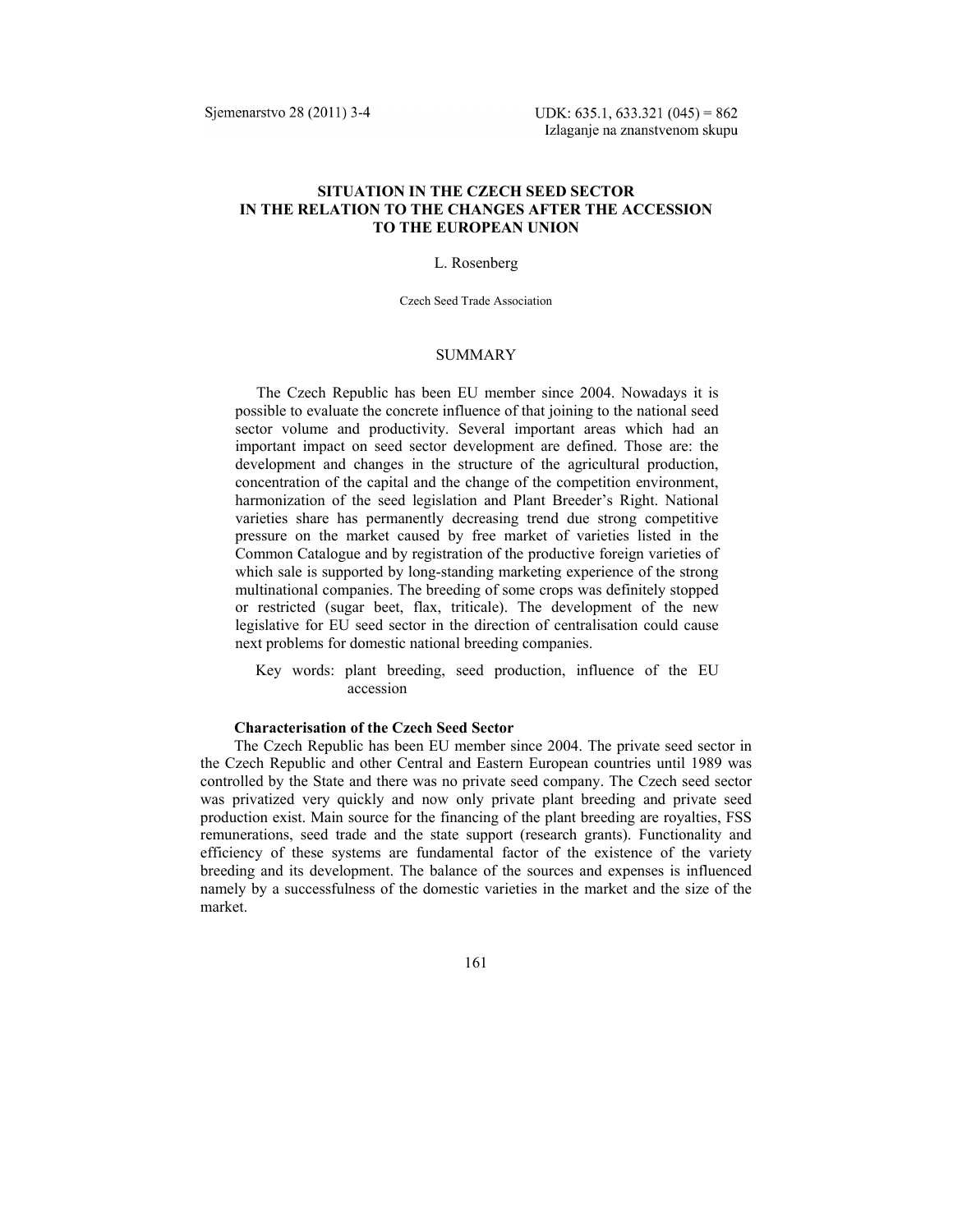Breeding of the minority crops in regard to the limited sowing area in the Czech Republic has difficulties with the breeding financing, particularly if any success is not reached with the utilization such varieties abroad (Table 1).

### **Table 1 Estimation of the financing of the breeding in Czech Republic**

*Tablica 1. Procjena financiranja oplemenjivanja bilja u Češkoj* 

| Estimation of the financing                            | <b>EUR</b> |
|--------------------------------------------------------|------------|
| Total expenses for the breeding                        | 12.295.082 |
| Ukupni troškovi oplemenjivanja                         |            |
| Total collected royalties                              | 14.344.262 |
| Ukupno prikupljene licence                             |            |
| Royalty income from domestic varieties                 | 5.450.820  |
| Prihod licenci od domaćih sorti                        |            |
| Share of royalties on abroad variety representation    | 1.229.508  |
| Prihodi od licenci za sorte uzgajane u inozemstvu      |            |
| <b>FSS</b> remuneration                                | 2.049.180  |
| Naknade od sjetve farmerovog sjemena                   |            |
| Research grants                                        | 3.278.689  |
| Istraživački projekti                                  |            |
| Total main financial sources for breeding              | 12.008.197 |
| Ukupni glavni izvori financiranja oplemenjivanja bilja |            |

### **Influence of the agriculture sector development on the seed sector**

Czech agriculture went through essential changes during nineties of the last century. The EU accession has become a further important stage in its development. From 2003 to 2009 there had been a further fall in the share of agriculture in GDP almost by one third to 2,4 %. Development in the production of the livestock commodities had strong influence on the plant production structure. Namely reduction pig and poultry heads was very significant (Table 2). Plant production structure was also influenced by import of the cheaper foodstuffs and lower consumption of feed for animal production not only from EU countries but also from the entire world. Development in oil crops cultivation was influenced by demand of the processing industry, cultivation of the maize by development of the technology for alternative energy production (Table 3). Thanks to these facts farmers are able to produce commodities requested by market, instead of a cultivation of crops that bring financial losses.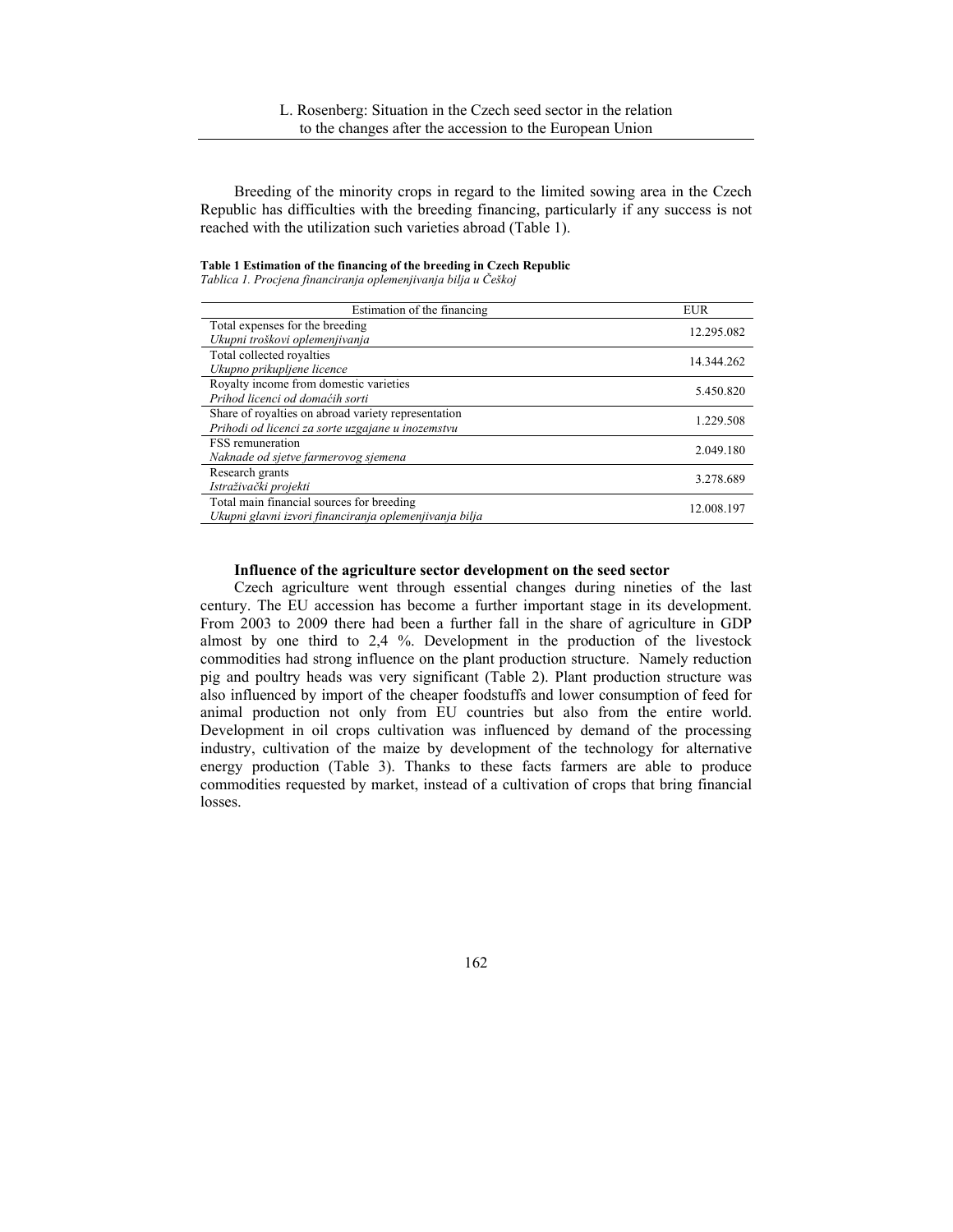#### **Table 2 Livestock heads in Czech Republic 1997 - 2011**

*Tablica 2. Broj grla stoke u Češkoj 1997 - 2011* 

| Commodity - Vrsta stoke | Cattle - Goveda | Pigs - Svinje |
|-------------------------|-----------------|---------------|
| 1997                    | 1.865.902       | 4.079.590     |
| 2000                    | 1.573.530       | 3.565.414     |
| 2003                    | 1.473.828       | 3.362.801     |
| 2005                    | 1.397.308       | 2.876.834     |
| 2011                    | 1.344.286       | 1.749.232     |
| Index 2011/2003         | 0.91            | 0.52          |
| $Index - 2011/1997$     | 0.72            | 0.43          |

#### **Table 3 Acreage of the crops in Czech Republic 1997 – 2011 (ha)**

*Tablica 3. Površine pojedinih usjeva u Češkoj 1997 – 2011 (ha)* 

| Commodity<br>Vrsta            | 1997      | 2000      | 2003      | 2005      | 2011      | Index<br>2011/<br>03 | Index<br>2011/<br>97 |
|-------------------------------|-----------|-----------|-----------|-----------|-----------|----------------------|----------------------|
| Cereals<br>Žitarice           | 1.696.325 | 1.647.508 | 1.452.348 | 1.593.487 | 1.468.129 | 1,01                 | 0,87                 |
| Grain maize<br>Zrno kukuruza  | 34.985    | 39.317    | 78.040    | 79.981    | 109.651   | 1,41                 | 3,13                 |
| Winter rape<br>Uljana repica  | 229.767   | 325.338   | 250.959   | 267.160   | 373.386   | 1,49                 | 1,63                 |
| Fodder crops<br>Krmno bilje   | 785.872   | 725.252   | 513.059   | 491.881   | 423.050   | 0.82                 | 0.54                 |
| Potatoes<br>Krumpir           | 72.839    | 69.236    | 35.984    | 36.072    | 26.450    | 0.74                 | 0.36                 |
| Vegetables<br>Povrće          | 34.115    | 32.316    | 12.176    | 8.917     | 9.591     | 0.79                 | 0,28                 |
| Total area<br>Ukupne površine | 3.049.005 | 3.020.564 | 2.571.122 | 2.657.881 | 2.488.141 | 0.97                 | 0,82                 |

# **Changes in the Seed Sector**

Structure of the bred crops was gradually modified in the context of the above mentioned changes in the Czech agriculture and importance of the crops on the EU market and according to the competitiveness of Czech varieties abroad. The breeding of some crops as is sugar beet, red beet, flax, winter barley, triticale and other crops was stopped or significantly reduced.

### **Development of the seed sector subsidy**

A rapid change of the State ownership to the private one brought certain difficulties in the agriculture branch including the seed sector. From the plant breeding point of view the strong State financial support was finished and the licence fees became the only one profit source of the breeding companies. Nevertheless, the State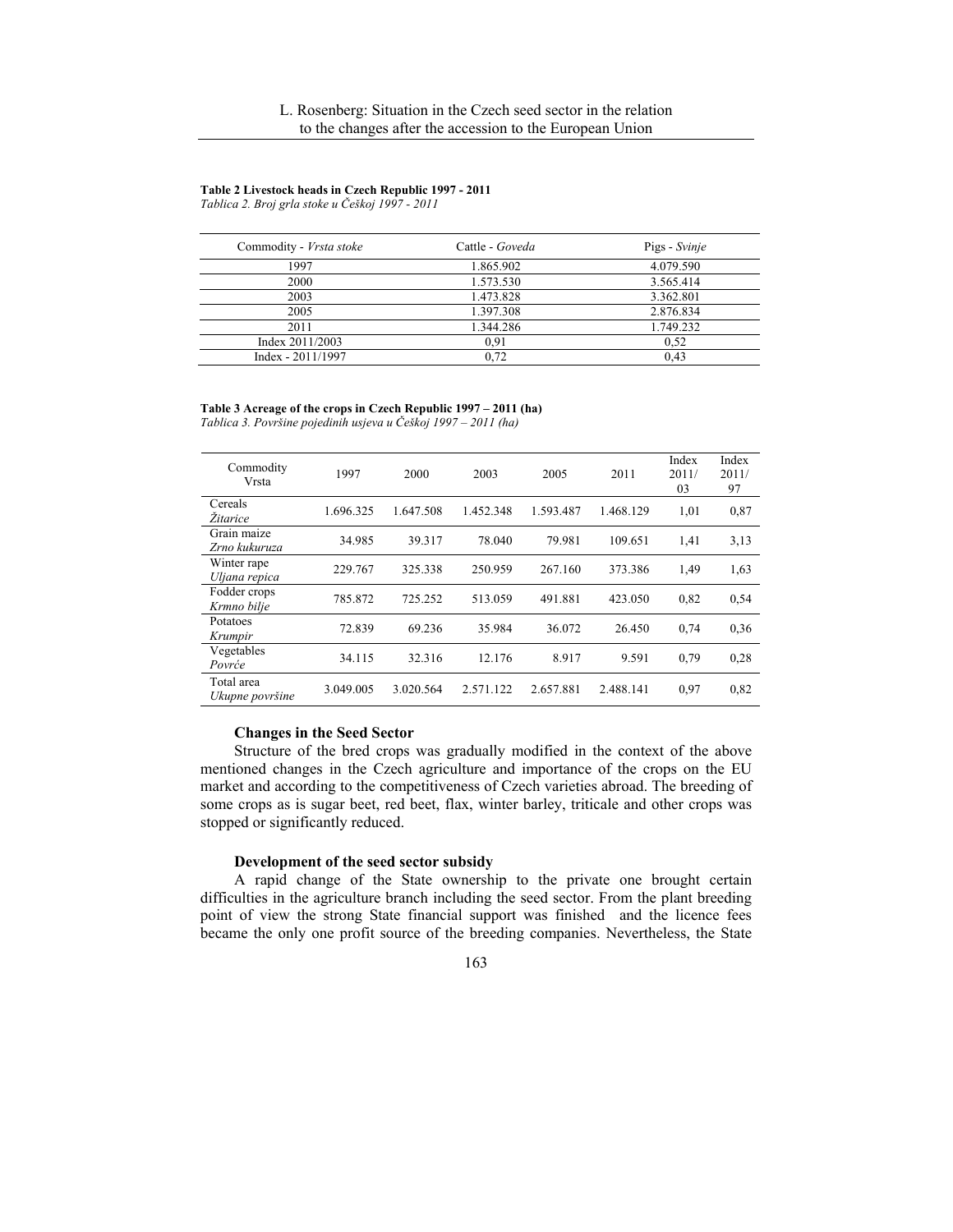itself had been keeping a will to support the breeding companies during their process of conversion to the full economic independence giving them a certain volume of subsidies. This support was cancelled definitely in 2007 and the breeding improve its budget only through research grant system only, like one possible system of the support allowed by EU administrative.

**Table 4 Subsidy for seed sector in Czech Republic 1997 – 2011 (€)**  *Tablica 4. Potpore sektoru sjemenarstva a u Češkoj 1997 – 2011 ( €)* 

| Subsidy - Potpore                                    | 1997      | 2000      | 2003       | 2005      | 2011      |
|------------------------------------------------------|-----------|-----------|------------|-----------|-----------|
| Subsidy for breeding<br>Potpore za<br>oplemenjivanje | 4.631.000 | 7.869.000 | 7.426.000  | 6.795.000 |           |
| Breeding grants<br>Projekti oplemenjivanja           |           |           | -          |           | 1.311.000 |
| Subsidy for seeds<br>Potpore za sieme                |           |           | 10.246.000 | 7.607.000 |           |

# **Competition**

The national varieties covered the largest share in the market till 1990. The share of varieties from abroad has grown constantly since that year and in a case of the most crops the majority of registered varieties are not coming from the domestic breeding (Table 5).

**Table 5 Number of registered wheat and maize varieties in Czech Republic 1997 – 2011**  *Tablica 5. Broj registriranih sorti pšenice i kukuruza u Češkoj 1997 – 2011* 

|      |               | Winter wheat $-Ozima$ pšenica |                    |                          | Maize - Kukuruz |                    |                          |
|------|---------------|-------------------------------|--------------------|--------------------------|-----------------|--------------------|--------------------------|
| Year | Godina        | Total<br>Ukupno               | Domestic<br>Domaće | Foreign<br><b>Strane</b> | Total<br>Ukupno | Domestic<br>Domaće | Foreign<br><b>Strane</b> |
| 1997 | Number-Broi   | 39                            | 23                 | 16                       | 141             | 22                 | 119                      |
|      | $\%$          | 100                           | 59                 | 41                       | 100             | 16                 | 84                       |
| 2000 | Number-Broj   | 53                            | 26                 | 27                       | 148             | 18                 | 130                      |
|      | $\frac{0}{0}$ | 100                           | 49                 | 51                       | 100             | 12                 | 88                       |
| 2003 | Number-Broj   | 64                            | 27                 | 37                       | 169             | 20                 | 149                      |
|      | $\frac{0}{0}$ | 100                           | 42                 | 58                       | 100             | 12                 | 88                       |
| 2005 | Number-Broj   | 78                            | 31                 | 47                       | 190             | 20                 | 170                      |
|      | $\%$          | 100                           | 40                 | 60                       | 100             | 11                 | 89                       |
| 2011 | Number-Broj   | 94                            | 36                 | 58                       | 335             | 23                 | 312                      |
|      | $\%$          | 100                           | 38                 | 62                       | 100             | 7                  | 93                       |

The competition of the foreign varieties had not so strong influence on the seed market till 2000 or 2001, in a case of the most important agricultural crops like cereals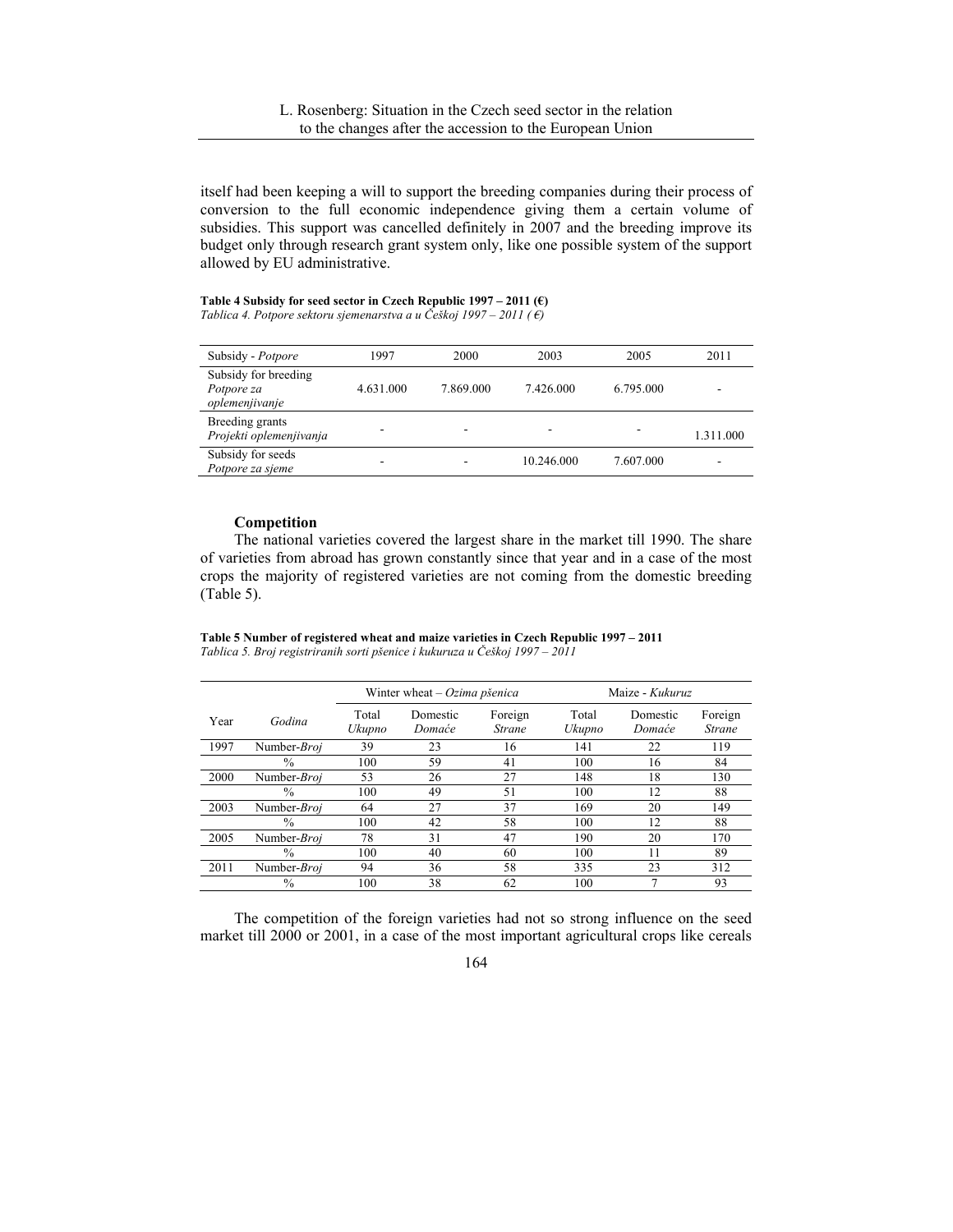the national varieties prevailed significantly in the seed multiplication as well as on seed market. The similar situation was at some other plants. e.g. forage plants. However the next development on the seed market has been successful for foreign varieties. Marketing experience and power of the variety owners and their representatives have often more importance than real variety value. More detailed analysis is presented in the Table 6.

| Year | Varieties - Sorte | ha     | Mt     | $\frac{0}{0}$ |
|------|-------------------|--------|--------|---------------|
|      | Domestic - Domaće | 39.894 | 85.272 | 89            |
| 1997 | Foreign - Strane  | 4.931  | 10.539 | 11            |
|      | Domestic - Domaće | 21.178 | 48.537 | 70            |
| 2000 | Foreign - Strane  | 9.076  | 20.801 | 30            |
| 2003 | Domestic - Domaće | 16.806 | 45.951 | 42            |
|      | Foreign - Strane  | 23.208 | 63.457 | 58            |
|      | Domestic - Domaće | 13.354 | 35.791 | 37            |
| 2005 | Foreign - Strane  | 22.737 | 60.941 | 63            |
| 2011 | Domestic - Domaće | 11.620 | 34.216 | 38            |
|      | Foreign - Strane  | 19.959 | 55.827 | 62            |

**Table 6 Production of certified winter wheat seed in Czech Republic 1997 – 2010**  *Tablica 6. Proizvodnja certificiranog sjemena ozime pšenice u Češkoj 1997 – 2010* 

The situation on the seed market is also complicated by import varieties from Common Catalogue and continuing globalization of the seed sector has increased the competitive fight.

Extension of market for domestic companies abroad is possible only in the case of less important crops where competition is not so hard. Commercial seed companies realize seed export, namely of the foreign varieties that are multiplied on the contract if the quality and also price are competitive.

#### **Usage of the certified seeds**

Usage of the certified seeds has important influence on financing of the plant breeding besides range of the market, which is determined by the acreage of the crop cultivation and market share. Decreasing usage of certified seeds is common problem not only in Europe.

The usage of the certified seeds was positively influenced by subsidy for seeds (2001-2006) and by activity in the collection remunerations from FSS since 2001. EU administrative stopped exception on support of the certified seed purchase and all efforts to restore this support were unsuccessful.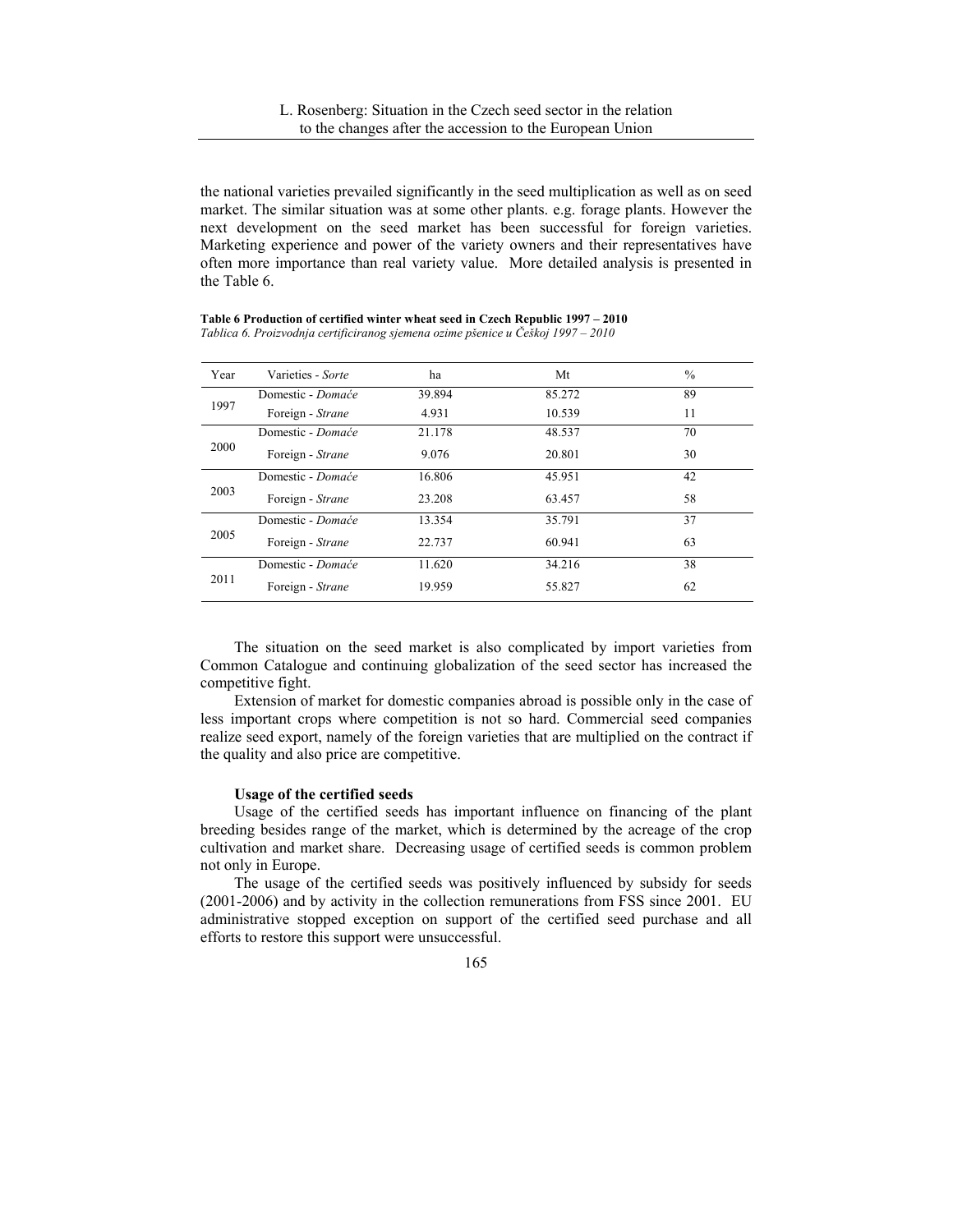| Year -<br>Godina | Winter wheat<br>Ozima pšenica | Winter barley<br>Ozimi ječam | Ray - Raž | Triticale<br>Tritikale | Winter cereals<br>Ozime žitarice |
|------------------|-------------------------------|------------------------------|-----------|------------------------|----------------------------------|
| 2000/2001        | 38.9                          | 39.3                         | 31,1      | 31,1                   | 38,7                             |
| 2001/2002        | 62,0                          | 56,7                         | 37,0      | 37,0                   | 59,2                             |
| 2002/2003        | 63,7                          | 62,4                         | 41,7      | 52,2                   | 61,9                             |
| 2003/2004        | 49,8                          | 51,9                         | 35,7      | 33,1                   | 47,9                             |
| 2004/2005        | 73,2                          | 61,8                         | 57,9      | 47,5                   | 68,8                             |
| 2005/2006        | 67,5                          | 66,6                         | 48,6      | 45,3                   | 66,5                             |
| 2006/2007        | 67,5                          | 62,4                         | 18,5      | 28,8                   | 62,9                             |
| 2007/2008        | 71,9                          | 74,1                         | 51,1      | 52,3                   | 70,2                             |
| 2008/2009        | 64,4                          | 64,2                         | 65,0      | 44,0                   | 63,4                             |
| 2009/2010        | 49.5                          | 56,1                         | 34,9      | 36,8                   | 49,3                             |
| 2010/2011        | 56.9                          | 53,6                         | 30,2      | 39,1                   | 55,0                             |

**Table 7 Usage of certified seed in Czech Republic 2001 – 2011** 

*Tablica 6. Korištenje certificiranog sjemena u Češkoj 2001 – 2011* 

### **Influence of the legislation harmonization**

Generally, there are three legislative pillars for the seed sector - "seed acts", IP protection and GMO legislation in the EU. Seed standards and system of the variety registration were very similar and the Czech Republic did not expected hard problems during legislation harmonization.

Validity of the Common Catalogue brings possibility to market all listed varieties in the whole of Europe. This important extension of the market space is an advantage, but needs marketing experience and necessity of investment to corner the territory market. This provision is namely advantage for strong multinational companies. The market of the varieties from Common Catalogue is increasing and the sale reached level 14 % in the Czech Republic (2010). Important problem is also marketing of non protected varieties from Common Catalogue that are multiplied as Farmer's Save Seeds and bring complication in the relation to the successfulness of the collection of FSS remuneration. This problem is extended after the accession each new country because lot of its varieties fails to meet the requirement of the novelty and cannot obtain EU protection.

Problems bring harmonization of the EU List of Crops for Registration that took off some species from Czech list. Some from deleted species were listed after couple of years and could be included in the Czech List again.

 The improving of the technical protocols for vegetables under the baton of CPVO without any interim period is absolutely unacceptable and can caused the massive damage to Czech vegetable breeding.

 Authorisation of Member States to Permit Temporarily the Marketing of Seed not Satisfying the Requirements in Respect of the Minimum Germination (No.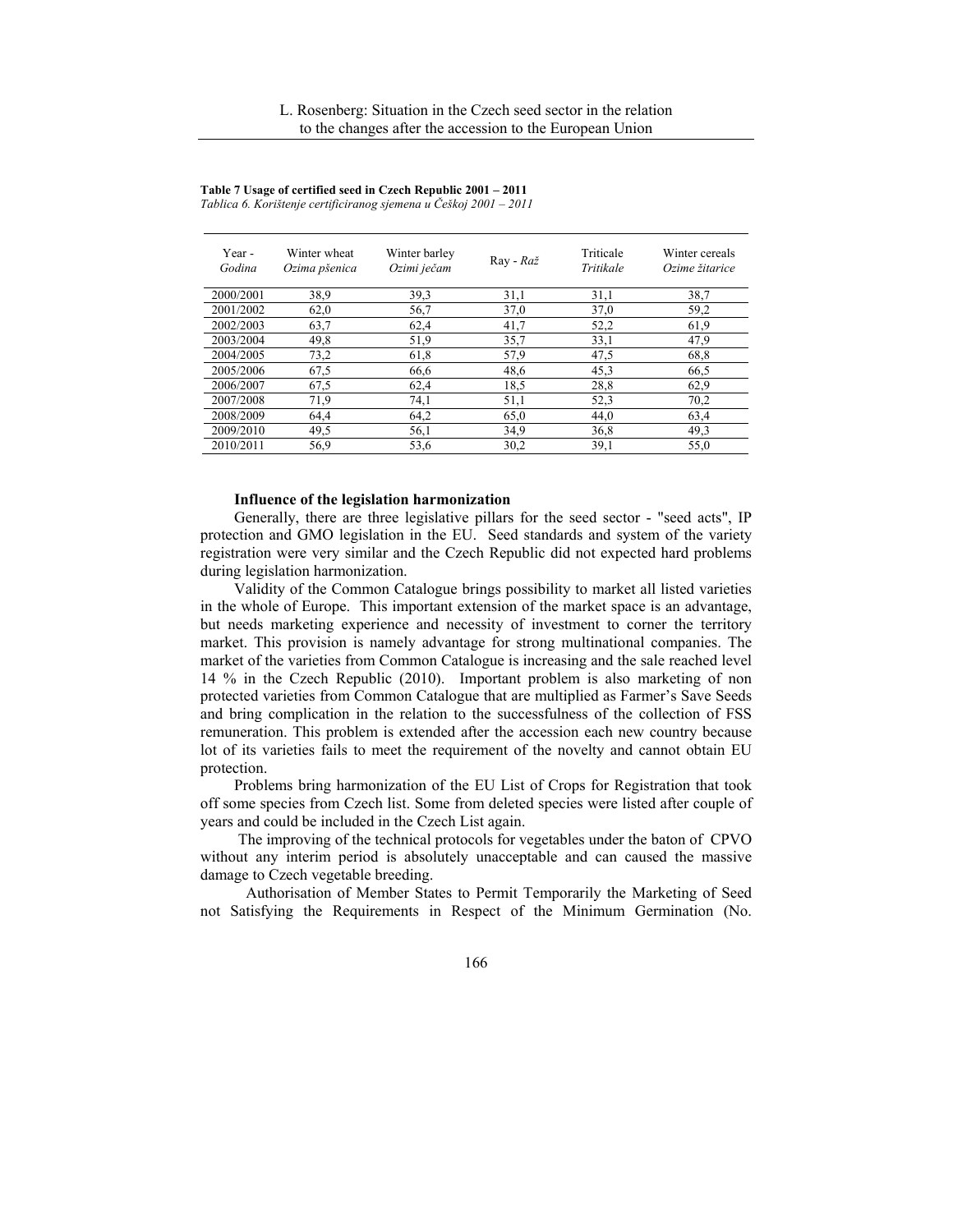217/2006, February 8, 2006) is not efficient provision and complicates namely sowing of the autumn crops.

 However the most complicated step in the harmonization is coming and its name is Better Regulation. Oncoming problems must not be only in the harmonization of the seed law, also is considered harmonisation of the variety registration and seed certification fee. Main problems are full pressure on centralization of the power and the decisions to hands of EU administrative, that brings the increase of expenses on the registration procedure namely for the new EU members.

### **CONCLUSIONS**

Enlargement of the EU brings the extension of the market territory in any case. Question is for whom. Possibilities of the new members are limited in the global world. The changes affected domestic small and medium companies are rather negative. Extension of market for breeding companies abroad is possible only in the case of less important crops where competition is not so hard. Commercial seed companies can realize export seed, namely of the foreign varieties that are multiplied on the contract. Changes in the seed sector are mainly caused by changes in the agriculture structure and rough competitive environment in the domestic market. The centralization of the registration and IP protection in the framework of the Better Regulation can improve position of the old EU members and strong multinational companies.

# **STANJE I PROMJENE U ČEŠKOM SEKTORU SJEMENARSTVA NAKON PRIDRUŽIVANJA EUROPSKOJ UNIJI**

# SAŽETAK

Članicom Europske unije Republika Češka postala je 2004. godine. Sada je moguće procijeniti konkretan utjecaj pridruživanja na veličinu nacionalnog sektora sjemenarstva i njegovu produktivnost.

U radu je obrađeno nekoliko područja koja su imala značajan utjecaj na razvoj sektora sjemenarstva. To su razvoj i promjene u strukturi poljoprivredne proizvodnje, koncentracija kapitala i promjene konkurentskog okruženja te usklađivanje zakonodavstva na području sjemenarstva i oplemenjivačkog prava.

Udjel domaćih sorti konstantno se smanjuje uslijed jake konkurencije na tržištu uzrokovane slobodnim korištenjem sorti sa Zajedničkog kataloga i registracijama produktivnih stranih sorti čija je prodaja podržana dugogodišnjim tržišnim iskustvima jakih multinacionalnih kompanija.